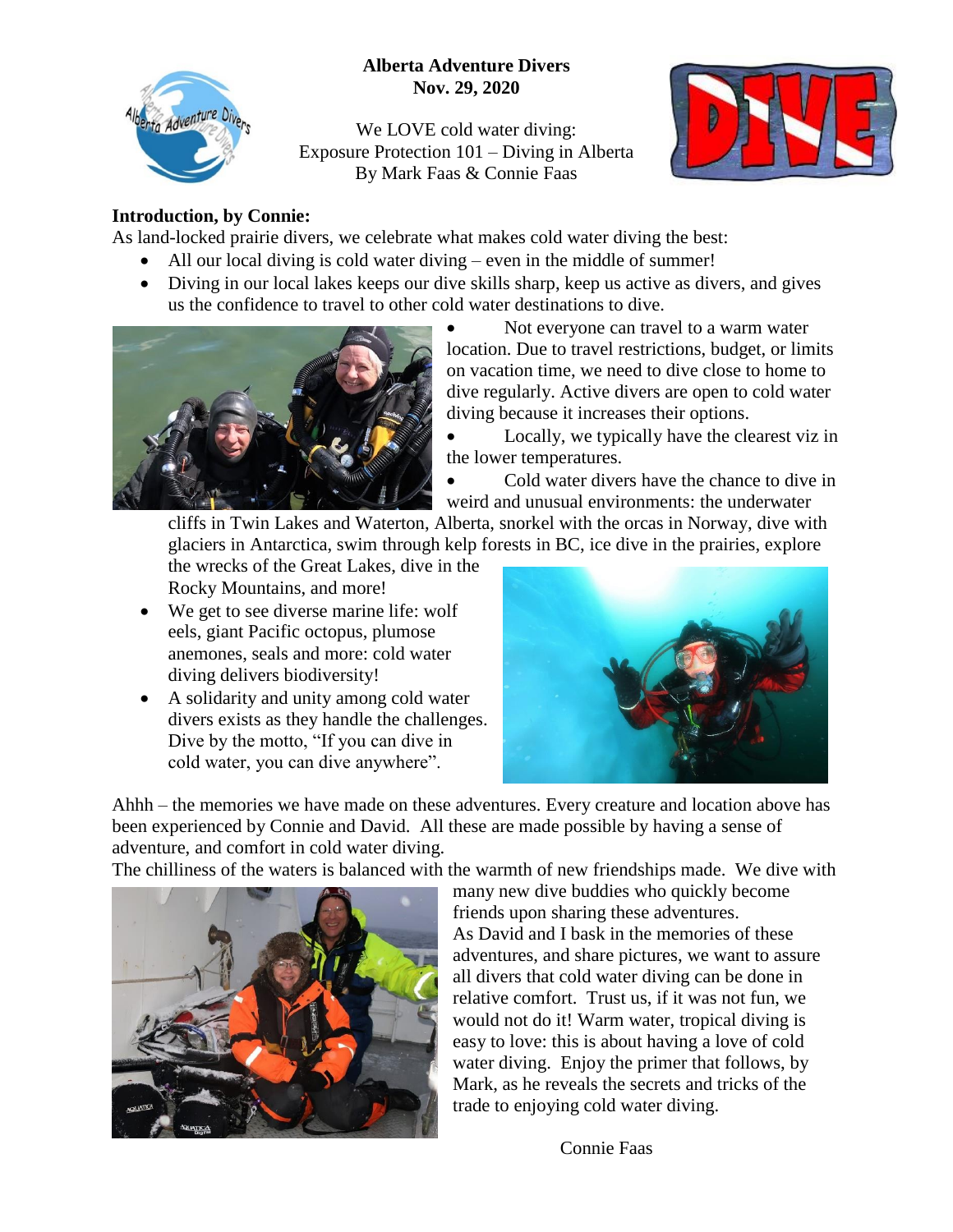### **Exposure Protection 101, by Mark Faas:**

Water conducts heat 20 times faster than air, so all water feels much colder than air at the same temperature. Divers must choose their exposure protection carefully to have a comfortable dive.

This article will discuss the most common choices for exposure protection locally, and considerations for when to choose them. Additionally, there are several factors which modify how much insulation (underwear) is required, and options for this as well.





# DRYSUITS

By far drysuits are the most common option for divers in Alberta, even for new divers.

At its most basic, a drysuit has an outer layer which prevents water from getting into the suit, and an inner layer of insulation which provides thermal protection.

The diver will add air to compensate for suit squeeze as they descend (which also affects buoyancy). Drysuits are versatile because you can manipulate the inner layer to provide

more (or less) warmth depending upon the dive you are planning and surface conditions.

### **WETSUITS**

The other option for exposure protection is a wetsuit. These are made from neoprene and work by preventing the water from moving around you as you swim. In Alberta, this typically is a 7 mm thick, two piece farmer john style wetsuit.

### WHEN TO CHOOSE A WETSUIT

Diving in a wetsuit is an option. In Alberta, typically, this will be reserved for the warmer summer months (July, August, and early September). With a wetsuit that fits well, you can be as warm as someone diving in a drysuit, particularly for the first dive. Getting into a wet wetsuit for the next dive is a less comfortable experience, but not usually a problem on a warm day.

### WHEN TO CHOOSE A DRYSUIT

Drysuits are great for all water temperatures we commonly experience in Alberta. The warmest water conditions we

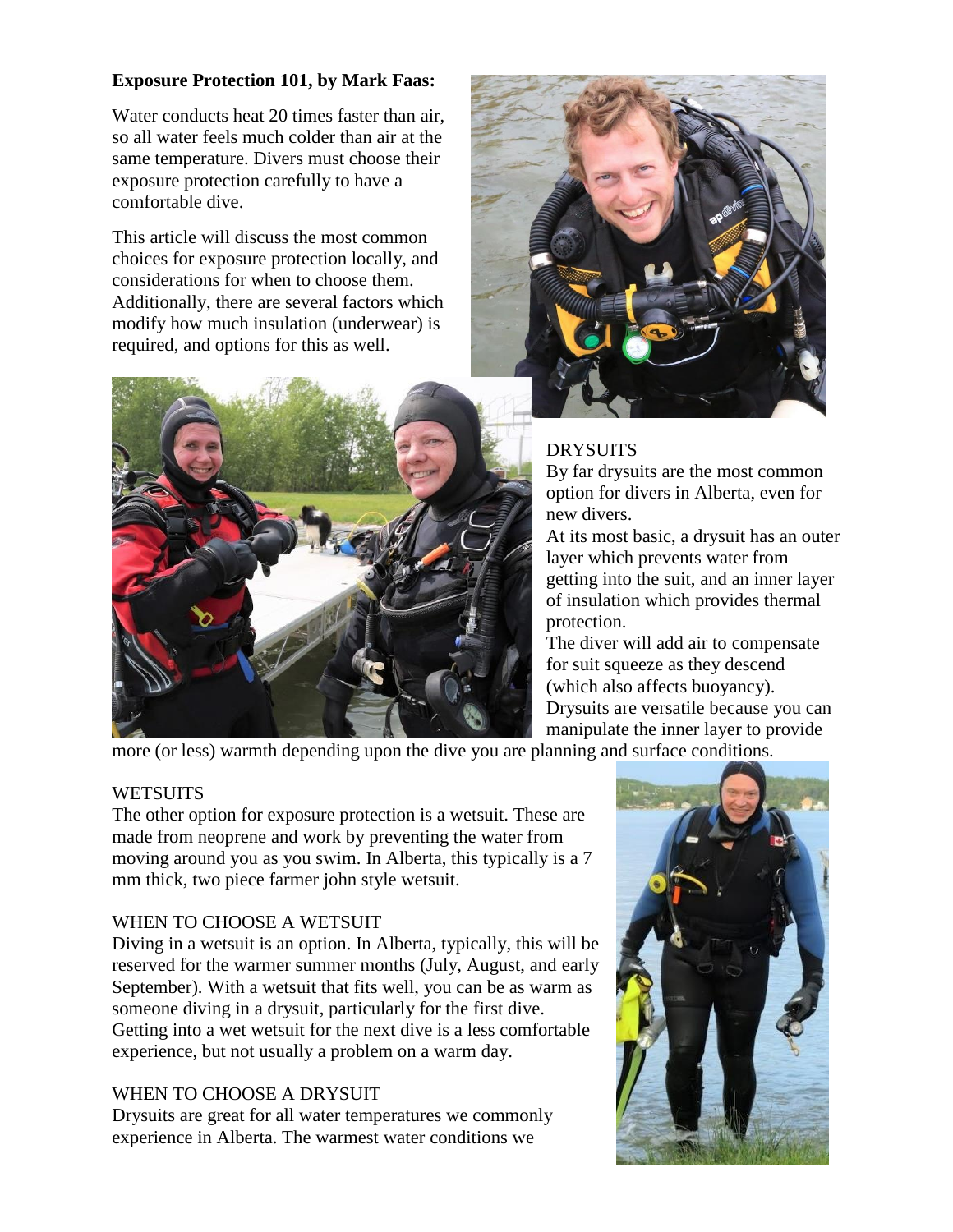typically experience are in late July/early August when water temperatures may rise as high as 20C (68F) at the surface.

In this case, the diver will have a thin base layer under their drysuit (for example, the Aqualung MK1 fleece liner). On a hot day, you can expect to be a bit warm before you get into the water, but comfortable in the water. You may choose to wear wetsuit gloves, or no gloves at all. As the water temperature drops in September (or June), you will likely choose a thicker base layer (ie. the Aqualung MK2). You will certainly want a hood (typically a 5 mm neoprene hood), and probably dry gloves with a medium weight glove liner. You'll also want warm socks! This



level of exposure protection is what most local divers will start with, as it is versatile, and can be used in the summer months (omit gloves/hood), or colder months (add more base layers, shorten dives). For comfort in colder months like May & October, you will want more layers under/over your MK2, or underwear such as the Aqualung Thermal Fusion. You will also want the best socks you can get!

The coldest times to dive are the few weeks after the ice comes off the lakes, or before the ice goes on. Here you'll want every layer you own! You may even want heated clothing, such as the Thermalution vest or Light Monkey heated vest. The thermocline will disappear and the water temperature is usually a consistent 4C from the surface to the bottom of the lake.

Finally, there is ice diving! We don't get to go ice diving often, but when we do, we are rewarded with fantastic vis. and an incredible story of bragging rights! You might think we wear even more insulation, but actually, the water doesn't get any colder (otherwise it is ice!). As well, the dives are shorter. All this means you'll dress with more concern for the air temperature than the water temperature.





OTHER FACTORS THAT AFFECT WARMTH WHILE DIVING People do polar bear plunges in the middle of the winter (or above the Arctic circle). So one might ask if they can do that, why can't I dive in a Speedo? Here are a few of the factors which will cause you to add or remove

exposure protection: